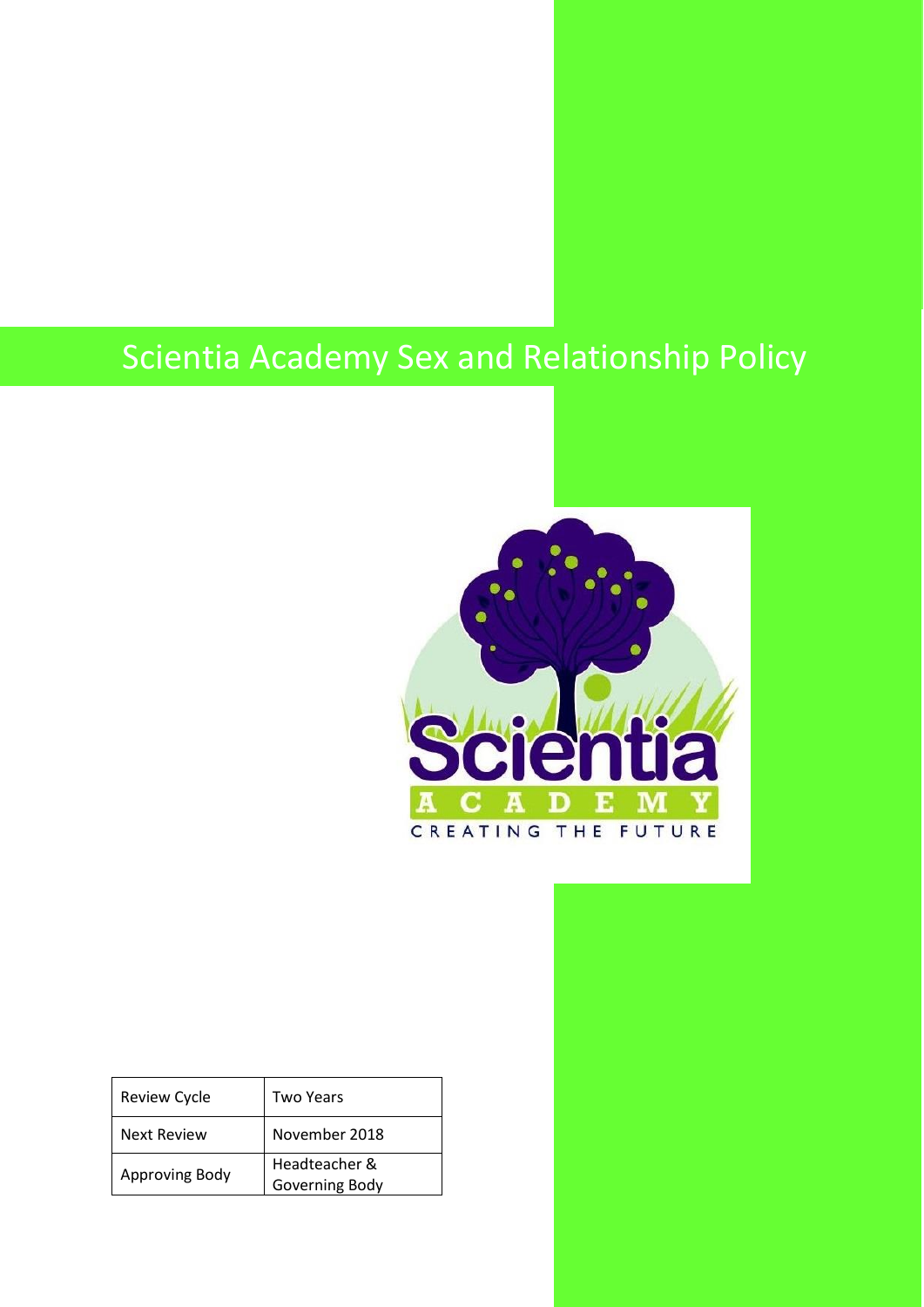The policy for Sex and Relationship Education (SRE) at Scientia Academy forms part of the overall policy for PSHE. It takes account of the 'Sex and Relationship Education Guidance' published by the Dfe in July 2000 that updated Circular 5/94 'Sex Education in Schools'.

# **What is Sex and Relationship Education?**

'It is lifelong learning about physical, moral and emotional development. It is about the understanding of marriage for family life, stable and loving relationships, respect, love and care.'

'It is about the teaching of sex, sexuality and sexual health. It is not about the promotion of sexual orientation or sexual activity – this would be inappropriate teaching.'

# **Rationale**

The governors and staff of Scientia Academy consider that open, accurate and informative sex and relationship education (SRE) is the entitlement of all pupils and is essential if they are to grow, make responsible and well informed decisions about their lives. Furthermore it prepares our pupils, for the opportunities, responsibilities and experiences of adult life.

At Scientia, we believe that SRE is required to be taught within a framework that gives due regard to moral considerations, the value of family life and different cultural and religious backgrounds. We believe SRE should not be delivered in isolation, but be firmly rooted in our Personal, Social and Health Education and Citizenship programme, supplemented by Science and other subjects of our taught curriculum.

## **Methodology and Approach**

All class teachers will teach SRE and feel confident to teach this subject. All staff are familiar with the SRE policy and are aware the designated member of staff responsible for SRE is Mrs Laura Hands. There will be a whole-school approach from Reception to Year 6. All SRE will be developmentally appropriate, taking into account the levels of maturity of individual children as well as the whole class. Teachers will answer children's direct questions in an open and factual way. Staff will not enter into discussions about personal issues and lifestyles.

See Appendix 1

## **Working with Parents**

The school is committed to working in close partnership with parents and carers who are the key people in teaching their children about Health and relationships. Parents/carers are given the opportunity to view the teaching materials and resources that will be used. A parent or carer, who is concerned about their child's participation, should discuss their feelings with the named member of staff for SRE. Parents have the right to withdraw their children from all or part of those aspects of the SRE programme which are NOT part of the statutory Science National Curriculum. If requested, alternative arrangements will be made for individual pupils, but it is hoped that this will not be necessary. If so, parents should consult with the Head Teacher to discuss appropriate arrangements.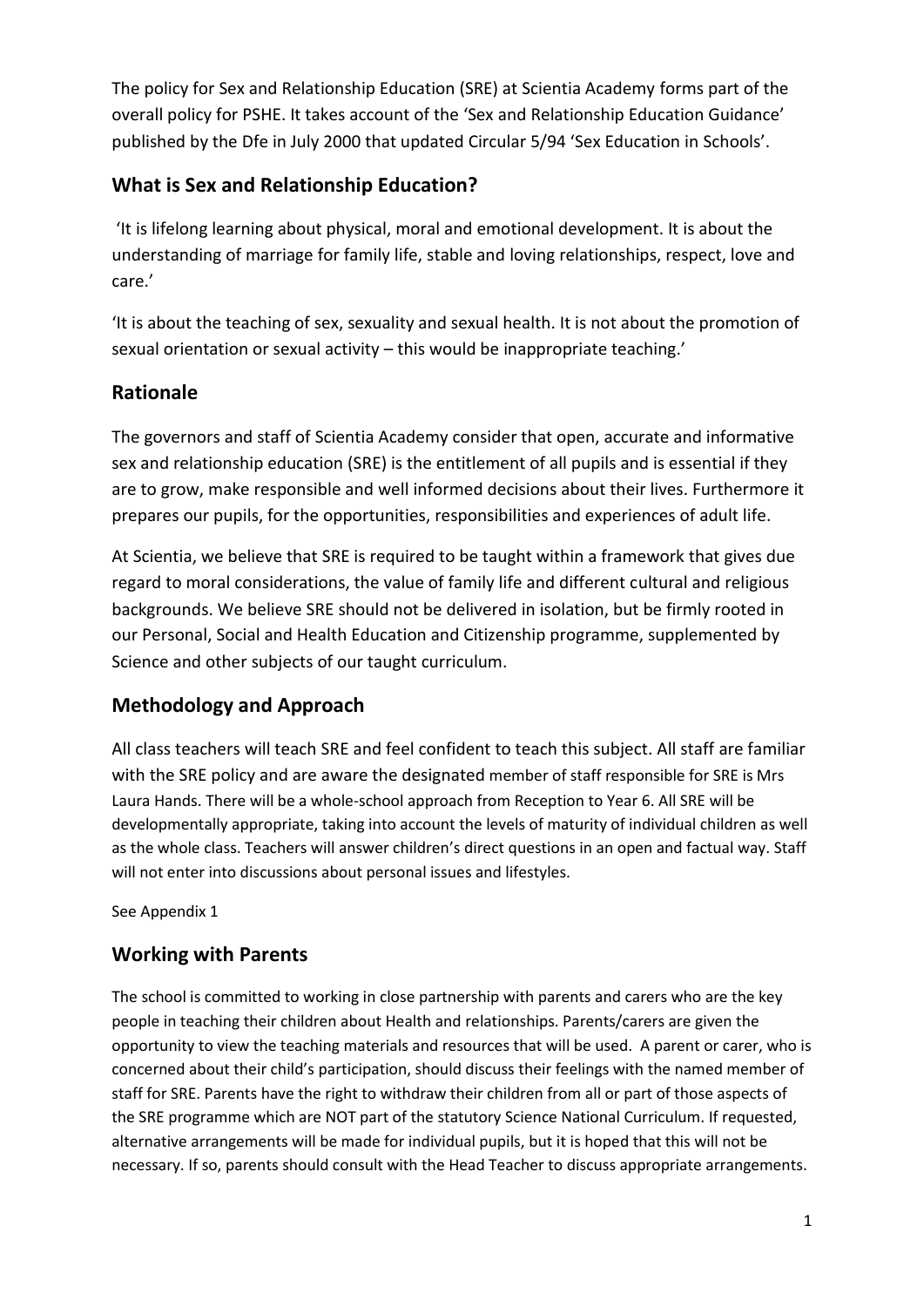A copy of the DfE leaflet, 'HRE and Parents', may also be given to parents/carers to help them form a judgment.

# **Content and Organization**

The organization of SRE is no different from other curriculum areas. It is delivered through planned programme. Occasionally, issues about SRE may arise spontaneously in other lessons where it is not the main focus of the lesson. This is not considered to be part of the planned SRE programme and parents or carers cannot withdraw pupils in these circumstances. Normally, male and female pupils will be taught together. However, when deemed appropriate, there may be occasions when pupils are taught in separate gender groups.

The intention is for all our pupils to achieve the age-related learning outcomes recommended by OFSTED in their report entitled 'Sex and Relationships' published in 2002.

• See Appendix 2

# **Equal Opportunities**

SRE is inclusive of all students; they have an equal entitlement to good quality SRE. The programme will be delivered in line with the school's Equality policy within an atmosphere of mutual respect. The whole school community will support an approach which ensures that no individual will be discriminated against on grounds of gender, race, disability, religion or sexual orientation.

If a pupil is absent from school and does not participate in the SRE programme, the school will ensure that teaching materials are made available. Resources selected to support the programme will be free from cultural bias wherever possible and will avoid gender, race, disability or sexual orientation stereotyping. The programme will be sensitive to the needs of all pupils in the school.

# **Confidentiality**

A trusting relationship between pupils and staff is an important aspect of effective SRE. However, it is important for pupils to understand that staff cannot necessarily maintain absolute confidentiality. Any concerns staff may have should be discussed immediately with the Head teacher or Deputy Head teachers (the designated people responsible for child protection). The school is legally required to refer concerns regarding child protection issues, including sexual abuse, to other agencies such as social services.

## **Assessment**

Teachers will have a scheme of work to support the delivery of SRE across the school. It will provide clear learning objectives and assessment activities to enable the teacher to make judgments about learning and progress. Staff will annotate plans and use them to inform subsequent planning.

Staff are aware of the key stage learning outcomes and can use these to assess pupil understanding.

Where appropriate pupil evaluation sheets are handed-out providing pupils with the opportunity to confidentially communicate with their teacher as to how they are feeling in relation to the unit they have just studied.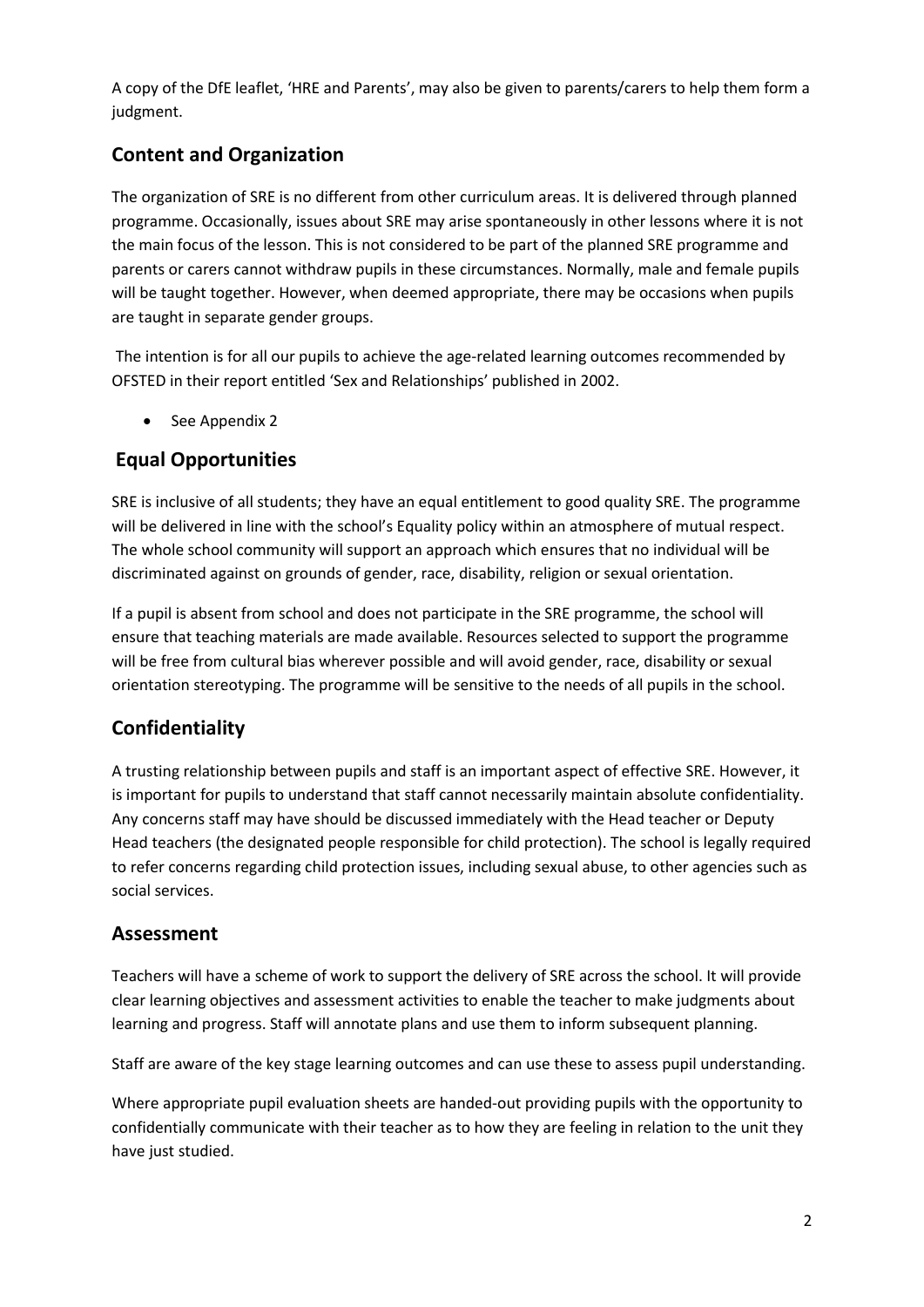#### **Resources**

Resource packs of materials such as books, DVDs, pamphlets and artefacts on PSHE and SRE are available to each year group. These are stored in the staffroom or are available from the Deputy Head. Parents willing to bring their babies in to school are also a valuable resource.

## **Personal Beliefs**

The personal beliefs and attitudes of teachers will not influence their teaching of SRE.

#### **Language and Ground Rules in Lessons**

All staff teaching SRE will set ground rules in their classes. For example:

- no one (teacher or pupil) will have to answer a question that teacher feels to be personal or would make them feel uncomfortable to answer
- no one will be forced to take part in a discussion;
- the only language used will be easily understood and acceptable to everyone in the class;
- the correct names for body parts will be used:
- Meanings of words will be explained in a sensible and factual way.

Students will be involved in the negotiation/setting of these rules. Distancing techniques will also help to avoid the inappropriate disclosure of information. These may include case studies, role play and speaking in the third person.

#### **Dealing with difficult questions**

All teachers are encouraged to use a 'question and answer' box where pupils can ask questions anonymously. This also allows staff time to prepare suitable responses. If a child asks an explicit or difficult question, staff will answer appropriately in accordance with HRE learning intentions.

## **Monitoring and Evaluating the Policy**

The success of the policy will be seen through individual assessments as outlined in the scheme of work and end of key stage learning outcomes.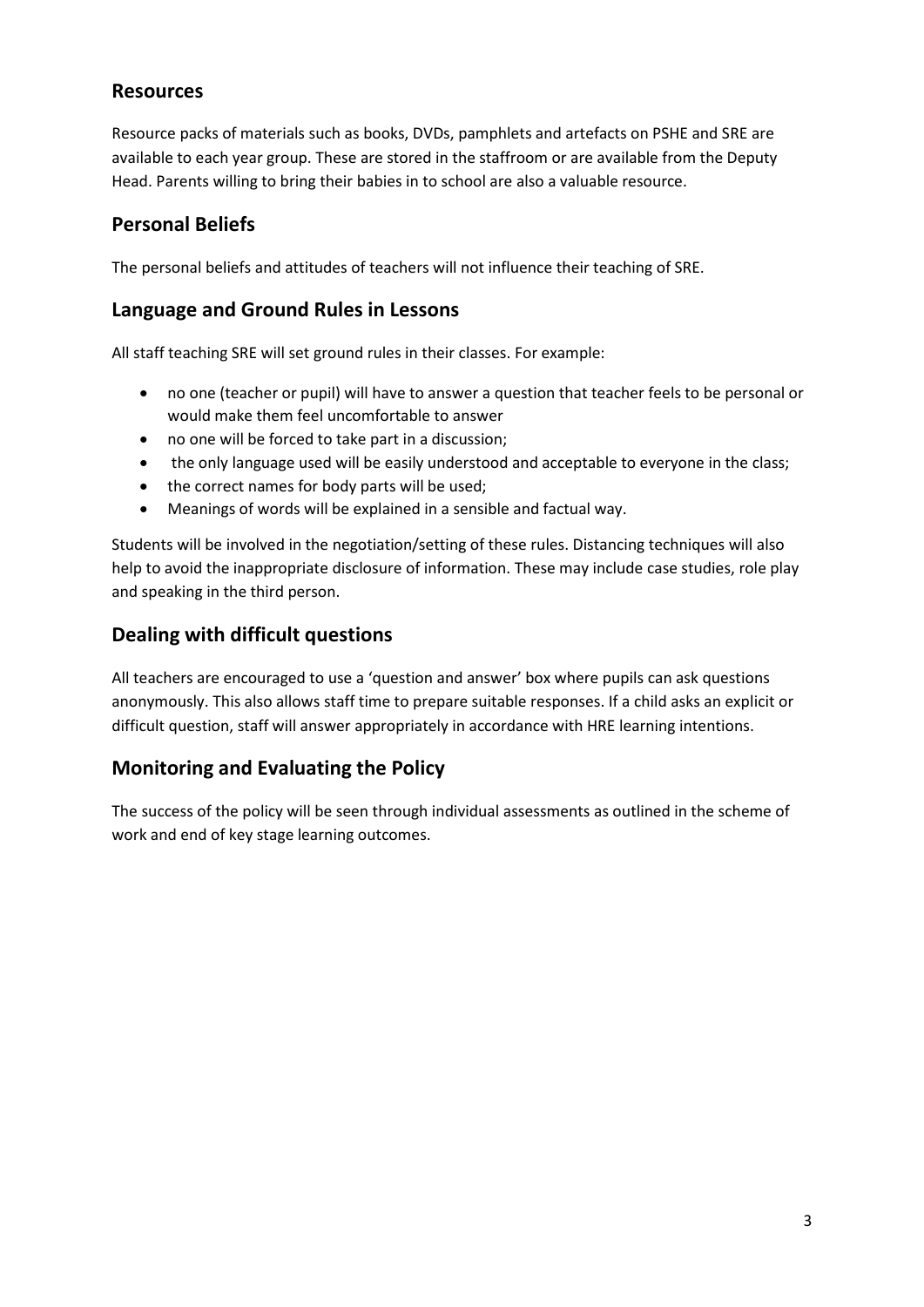#### **Appendix 1**

Sex and Relationships Education has three main elements:

#### **Attitudes and values**

- learning the importance of values and individual conscience and moral considerations
- learning the value of family life, marriage, and stable and loving relationships for the nurture of children
- learning the value of respect, love and care
- exploring, considering and understanding moral dilemmas
- developing critical thinking as part of decision-making

#### **Personal and social skills**

- learning to manage emotions and relationships confidently and sensitively
- developing self-respect and empathy for others
- learning to make choices based on an understanding of difference and with an absence of prejudice
- developing an appreciation of the consequences of choices made
- managing conflict
- learning how to recognise and avoid exploitation and abuse

#### **Knowledge and understanding**

- learning and understanding physical development at appropriate stages
- understanding human sexuality, reproduction, sexual health, emotions and relationships
- learning about contraception and the range of local and national sexual health advice, contraception and support services
- learning the reasons for delaying sexual activity, and the benefits to be gained from such delay
- the avoidance of unplanned pregnancy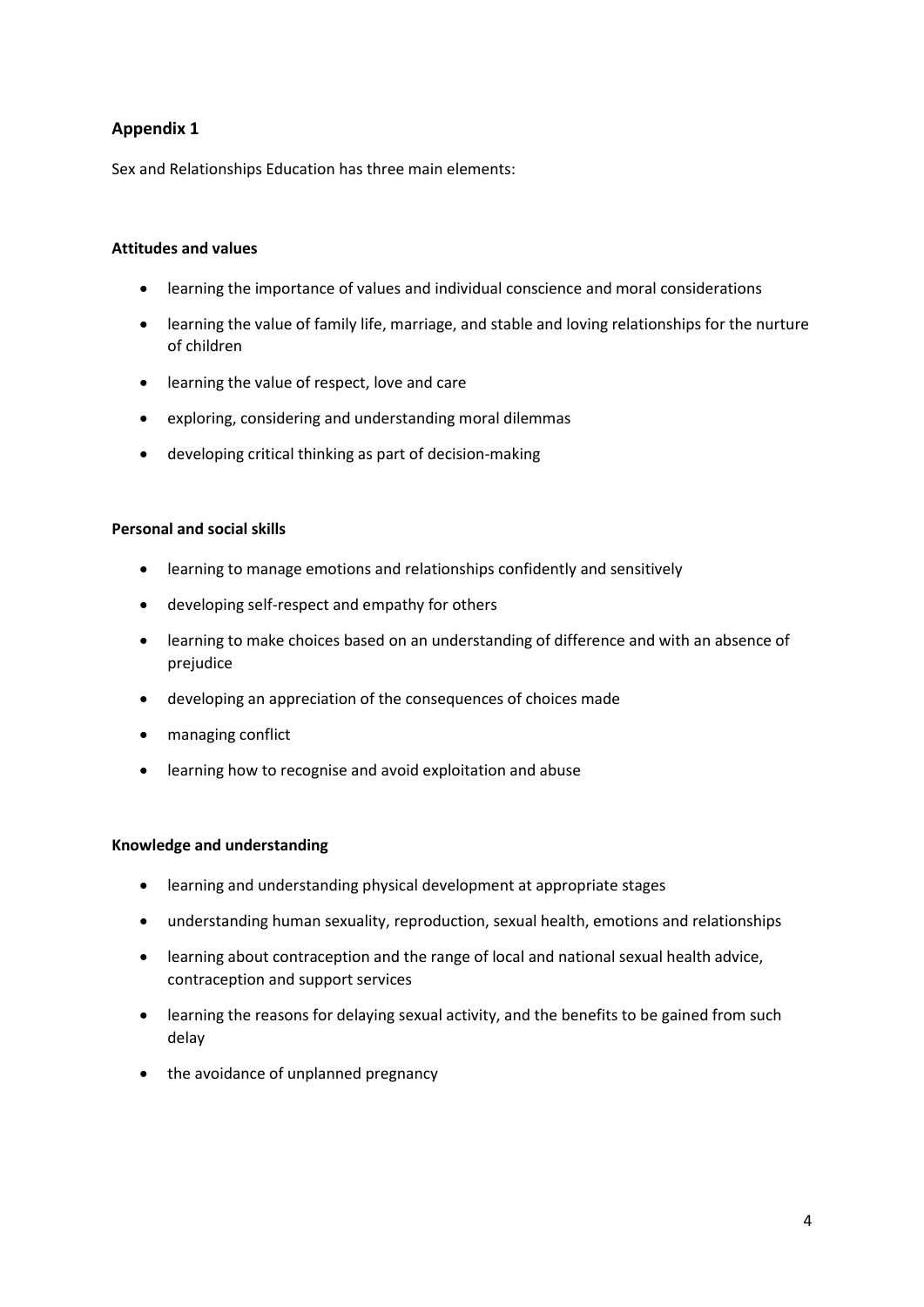#### **Appendix 2**

The intention is for all our pupils to achieve the age-related learning outcomes recommended by OFSTED in their report entitled 'Sex and Relationships' published in 2002.

Throughout the school, **from Key Stage 1**, pupils should be taught:

- that humans move, feed, grow, use their senses and reproduce the explanation of reproduction using explicit vocabulary
- to name the external parts of the body including the sexual parts;
- that humans grow from babies into children and then into adults;
- to recognise the physical similarities and differences between themselves and other pupils;
- to understand about personal safety and appropriate behaviour;
- to appreciate ways in which people learn to live together;
- to recognise that there are different types of family structure, and to be able to describe their role within the family;
- to understand the importance of valuing oneself and others;
- to begin to recognise the range of human emotion and ways to deal with these.

At **Key Stage 2** pupils should be made aware of the following:

- that there are life processes common to all animals;
- the main stages of the human life cycle;
- the human reproductive system, revisited through a spiral curriculum;
- to know about and have some understanding of the physical, emotional and social changes that take place in puberty;
- to understand how changes in puberty affect the body in relation to hygiene;
- to recognise some of the skills required for parenting;
- to know that there are different patterns of friendship;
- to appreciate that within any environment there are people with different attitudes, beliefs and values and that these influence people's relationships.